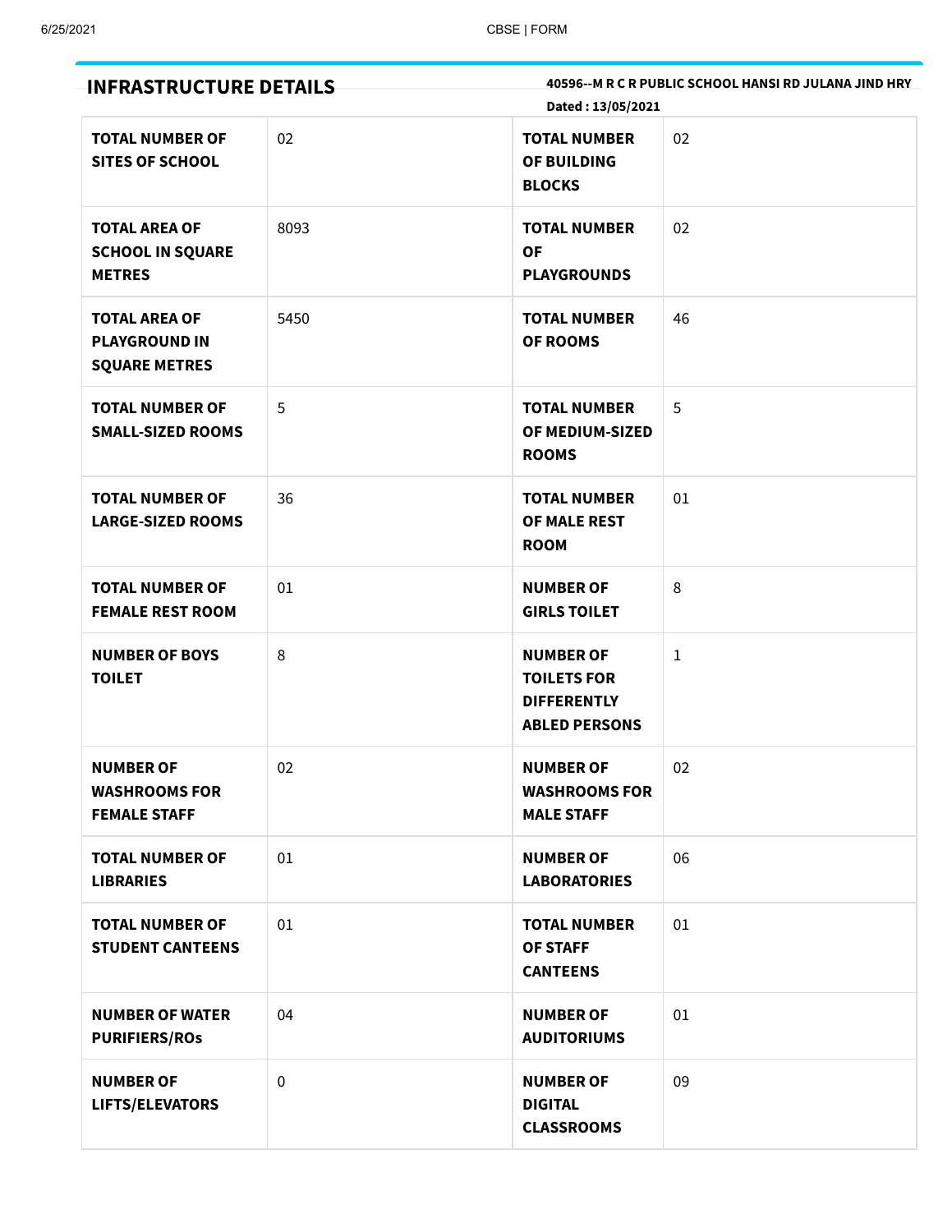| <b>DOES THE SCHOOL</b><br><b>HAVE HOSTEL FACILITY</b>                    | <b>NO</b>   | <b>DOES THE</b><br><b>SCHOOL HAVE</b><br><b>GUARDS</b><br><b>EMPLOYED FOR</b><br><b>SAFETY</b> | <b>YES</b> |
|--------------------------------------------------------------------------|-------------|------------------------------------------------------------------------------------------------|------------|
| <b>DOES THE SCHOOL</b><br><b>HAVE FIRE</b><br><b>EXTINGUISHERS</b>       | <b>YES</b>  | <b>DOES THE</b><br><b>SCHOOL HAVE</b><br><b>SPRINKLERS</b>                                     | <b>YES</b> |
| <b>DOES THE SCHOOL</b><br><b>HAVE CCTV CAMERAS</b><br><b>INSTALLED?</b>  | <b>YES</b>  | <b>IS THE SCHOOL</b><br><b>EXAMINATION</b><br><b>CENTER OF CBSE?</b>                           | <b>YES</b> |
| <b>TOTAL NUMBER OF</b><br><b>COMPUTERS IN ALL</b><br><b>COMPUTER LAB</b> | 22          | <b>DOES THE</b><br><b>SCHOOL HAVE</b><br><b>WEB SERVERS</b>                                    | <b>YES</b> |
| <b>DOES THE SCHOOL</b><br><b>HAVE A BOUNDARY</b><br><b>WALL?</b>         | <b>YES</b>  | <b>IS YOUR SCHOOL</b><br><b>BARRIER FREE/</b><br><b>HAS RAMPS?</b>                             | <b>YES</b> |
| <b>DOES THE SCHOOL</b><br><b>HAVE CLINIC FACILITY?</b>                   | <b>YES</b>  | <b>DOES THE</b><br><b>SCHOOL HAVE A</b><br><b>STRONG ROOM?</b>                                 | <b>YES</b> |
| <b>DOES THE SCHOOL</b><br><b>HAVE A GYMNASIUM?</b>                       | <b>NO</b>   | <b>IS YOUR SCHOOL</b><br><b>WI-FI ENABLED?</b>                                                 | <b>YES</b> |
| <b>PROVISION OF WEB</b><br><b>BASED LEARNING</b><br><b>PROGRAMS?</b>     | <b>YES</b>  | <b>DOES THE</b><br><b>SCHOOL HAVE</b><br><b>FIRE ALARMS?</b>                                   | <b>YES</b> |
| <b>DOES THE SCHOOL</b><br><b>HAVE SPORTS</b><br><b>FACILITY?</b>         | <b>YES</b>  | <b>DOES THE</b><br><b>SCHOOL HAVE</b><br><b>INDOOR GAMES</b><br><b>FACILITY?</b>               | <b>YES</b> |
| <b>DOES THE SCHOOL</b><br><b>HAVE A SWIMMING</b><br>POOL?                | <b>NO</b>   | <b>DOES THE</b><br><b>SCHOOL HAVE</b><br><b>DANCE/MUSIC</b><br><b>FACILITY?</b>                | <b>YES</b> |
| <b>TOTAL NUMBER OF</b><br><b>BUSES OWNED</b>                             | 10          | <b>TOTAL NUMBER</b><br>OF BUSES HIRED                                                          | 0          |
| <b>TOTAL NUMBER OF</b><br><b>VANS/MATADORS</b>                           | $\mathbf 0$ | <b>TOTAL NUMBER</b><br><b>OF DRIVERS</b>                                                       | 10         |